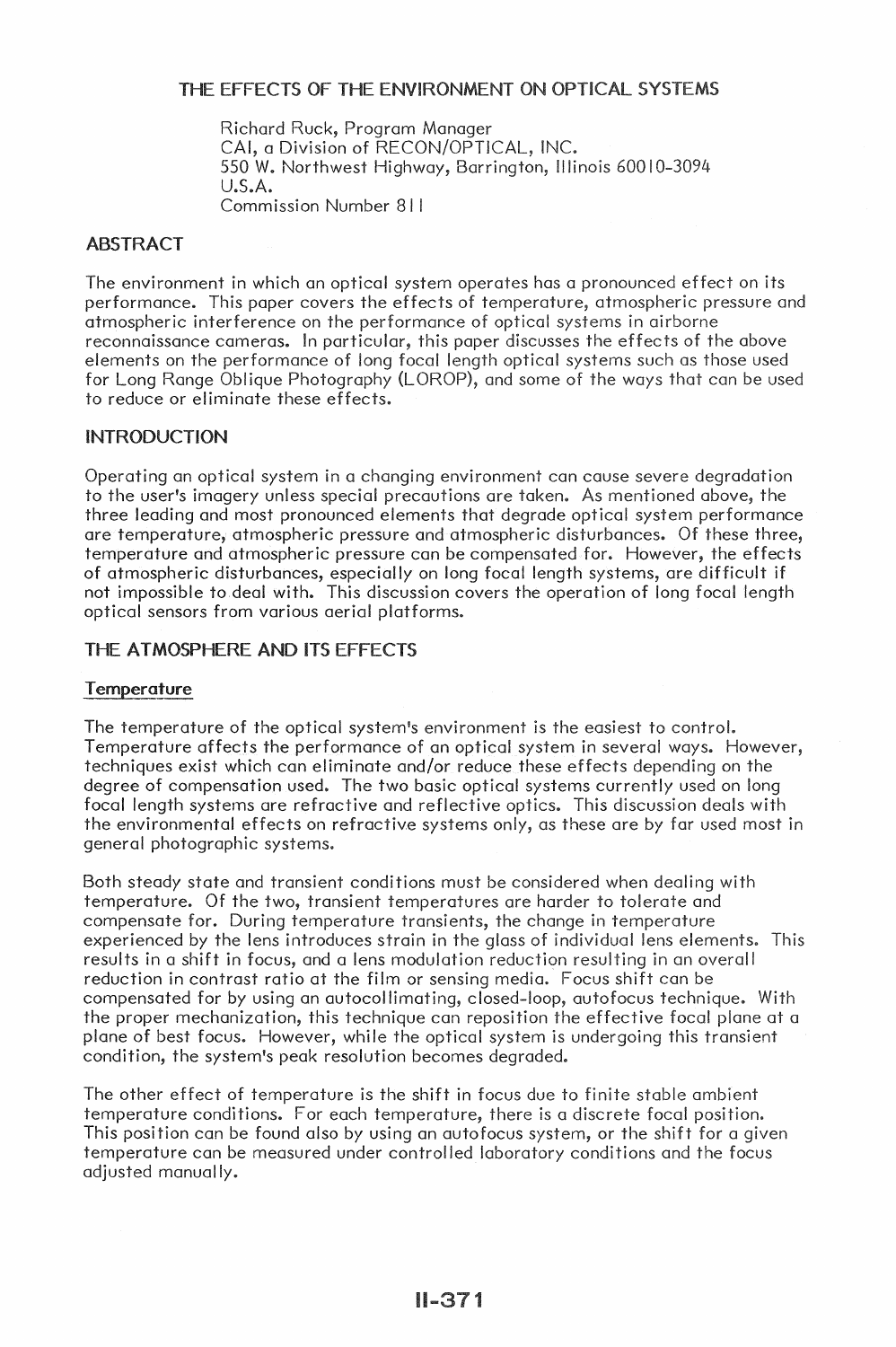Several factors cause focal shifts under stable temperature conditions. Different lenses using different glasses for the various elements and different materials for the lens barrel exhibit different focal shift characteristics for a given temperature change. Depending on system makeup, the shift can be positive (increase in focal length) for an increase in temperature, or it can be negative (decrease in focal length) for the same temperature change. Added to this is the physical growth characteristics of the material between the lens mounting flange and the image focal plane. Stabilization time (the time it takes for a lens to reach its stable condition) varies greatly depending on the finite value of the temperature change, and the size of the individual optical elements. A 66-inch focal length (fl), f/8 optical system may take<br>approximately 12 hours to overcome a 20<sup>0</sup> temperature step function, whereas a 66-inch fl, f/5.6 system may take as long as 20 hours to reach stability.

Several methods are used to reduce the effects of focus shift due to steady state temperature differences including:

- Special compensating mounts which change dimensions to compensate for the focus shift.
- Composite materials which, on long focal length systems, reduce the effects of barrel dimension changes associated with temperature changes leaving basically only the effects of the lens itself.

Figure 1 shows the effect of focus shift and resolution performance associated with a temperature change of  $28^{\circ}$  F. The two curves show the effects of resolution with and without the use of autofocus. As discussed above, even with autofocus, the resolution obtainable under transient conditions becomes less than optimum, and only after the system reaches equilibrium does the resolution return. These tests were performed on a 66-inch fl, f/8.0 optical system mounted in a KS-127 camera system. Notable in these tests are the loss of performance due to temperature transient conditions, the resolution achievable with compensation during transient conditions, and the time required to reach optical stabilization. The tests demonstrate the sensor's reaction when stored at room temperature, and then subjected to a flight condition where the sensor compartment is heated to  $100^{\circ}$  F (similar to the temperatures found in the RF-4 aircraft).



Figure I Focus Shift and Resolution vs. Time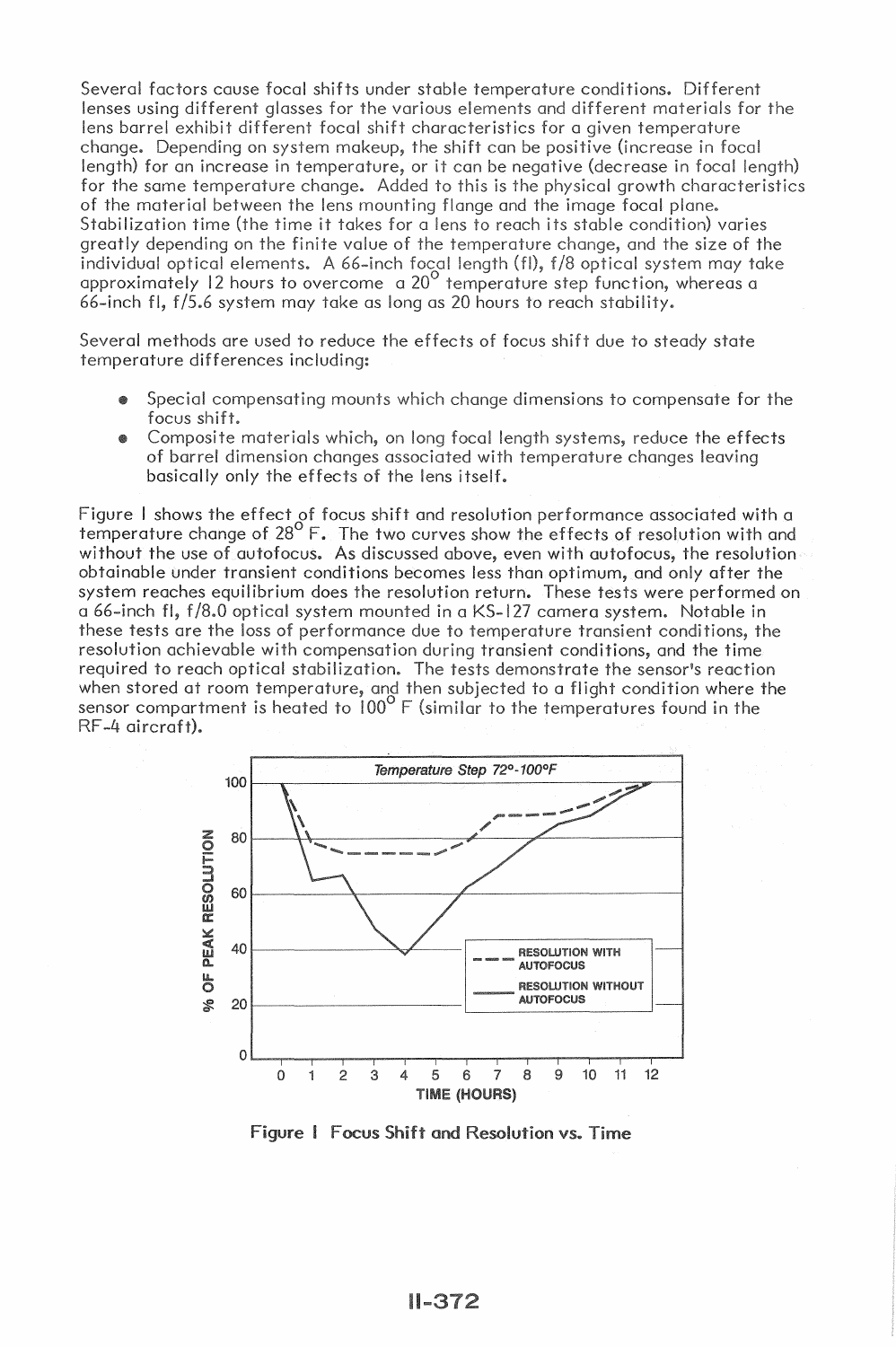Two approaches are available to improve sensor performance under the conditions described above. The first would be to store the sensor for a minimum of 12 hours prior to the mission at the sensor compartment operating temperature. The second is to use a thermal control system and maintain the sensor's optical components at the preflight conditions. Tests have shown that under controlled conditions, a resolution performance of 90 percent or better can be maintained.

# Atmospheric Pressure

Atmospheric pressure is the second element which affects optical system performance. Unlike the effects of temperature, the effects of atmospheric changes such as those encountered by a sensor at various altitudes is predictable. As the sensor moves to higher altitudes, the atmospheric density becomes thinner causing the focal point of the image to move away from the film plane and closer to the lens. This requires that the effective distance between the lens and the image sensing media be made shorter as the sensor moves higher into the atmosphere. The following will provide compensation for this effect:

- Direct derivation and test with a resultant mechanical change (shift) in the distance between the sensor's lens and focal plane.
- Autocollimating autofocus techniques resulting in an automated mechanical compensation.
- Sensing the ambient pressure and electrically driving a mechanical focusing mechanism to a predetermined position.

Figure 2 shows the focus shift as compared with altitude for a 66-inch fl. f/8.0 optical system.



Figure 2 Focus Shift vs. Altitude (Pressure)